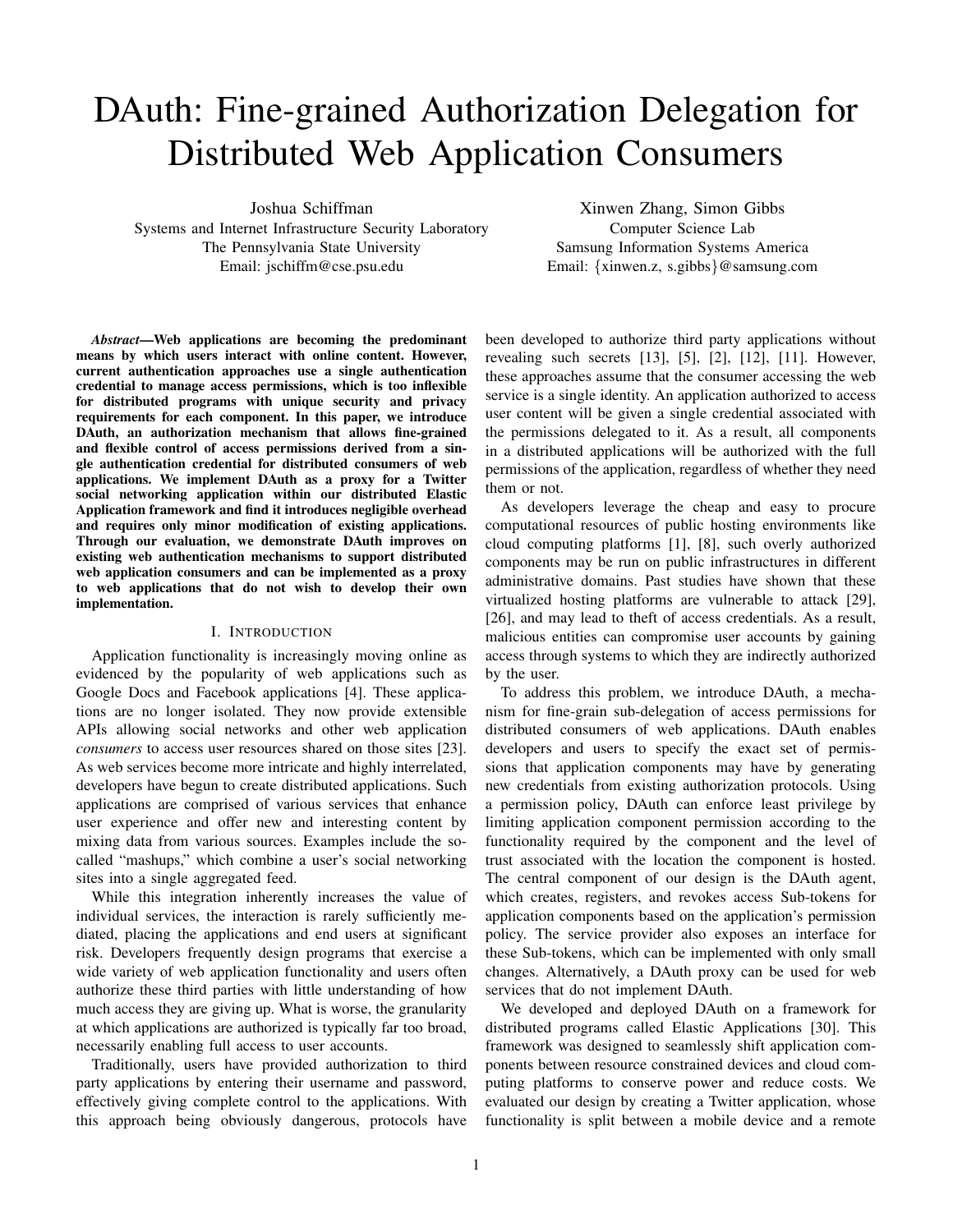hosting platform. We demonstrate in our evaluation that DAuth adds minimal overhead of less than 6 ms when using a proxy and requires only minor modification of existing applications.

In this paper, we make the following contributions:

- We have created an approach for specifying the exact set of web-service-specific permissions that distributed application components may access based on the required functionality of the component and the safety of the hosting location.
- DAuth enables the application policy author to define permissions regardless of how broadly service providers currently authorize applications, which is typically on the order of read or write.
- Our approach is fully transparent to the user and will manage the delegation and revocation of application components without additional user input beyond the initial authorization of the application.
- DAuth introduces only minimal overhead to existing applications and complements popular authorization protocols like OAuth [11].

**Outline:** We start by providing background on current authorization approaches in web applications and define our problem and security requirements in Section II. Next, we give an overview of our DAuth design in Section III. We provide a brief overview of our Elastic Application framework and DAuth implementation in Section IV and evaluate our design in Section V with an example Twitter application. Section VI covers related work in authorization and we conclude with Section VII.

# II. AUTHORIZATION IN WEB APPLICATIONS

Web applications revolve around user-generated content. A key concern for both users and application providers is how to manage access control of data stored in the application. In this section, we discuss current approaches used by web applications for authorizing access to user data. Next, we will demonstrate how distributed applications violate the basic assumptions of current protocols. Finally, we detail our security requirements for a solution to authorizing distributed applications.

## *A. Authorization Background*

Increasingly, Web 2.0 applications expose functionality through a set of APIs that enable both installed applications (i.e., desktop programs or mobile phone apps) and other web applications such as mashups to access user generated content on behalf of a user. For example, Twitter [15] provides an API that allows applications to manage a user's status updates or integrate user feeds with other social networking services. While some users may publish their content publicly, it is often desirable to protect content from unauthorized clients. Current approaches for managing access to user data can be classified into two broad categories: 1) Authentication and 2) Access Authorization.

Web applications use authentication techniques to validate a client's identity, which gives that client access permissions



Fig. 1. OAuth [11] protocol: The consumer requests permission to access a user's protected resources stored at the service provider. The provider gives the consumer a request token, which the user approves and is exchanged for an access token. This gives the consumer the necessary permissions to access content on behalf of the user.

associated with that account. The most basic form of authentication is using a combination of username and password. Unfortunately, users must create and manage often-redundant account information across the numerous web applications they frequent. An alternative is to use an identity provider to manage the process of authenticating users to web applications. Federated authentication approaches such as Shibboleth [14] centralize authentication for multiple applications to a single point, but are restricted to services within a particular administrative domain. Single sign-on services like Microsoft Passport [10] and Google Accounts offer a single identity management point while OpenID [12] offers an open and decentralized standard for authenticating users. In fact, several large sites such as Google, Yahoo, and MySpace already act as OpenID providers.

While authentication approaches are effective for identifying users, they are less useful for applications that act on their behalf. For example, a mobile phone application should not necessarily have all the access permissions of the user it represents. Moreover, providing third party applications with login credentials raises the risk of identity theft through leaked secrets. In order to avoid giving login credentials to third parties, authorization protocols, most notably OAuth [11] and Google's AuthSub [2], can be used to delegate limited permissions to third parties without giving away user credentials.

We will focus on OAuth as it is an open standard that is largely adopted by popular web applications such as Google, Facebook, and Twitter. The OAuth standard defines a *consumer* as a website or application that accesses content at a *service provider* (i.e., the web application) on behalf of a user. Consumers first obtain a consumer key and consumer secret from the service provider. The key identifies the consumer making a request and the secret is used to authenticate the consumer. Once registered, a consumer can request access to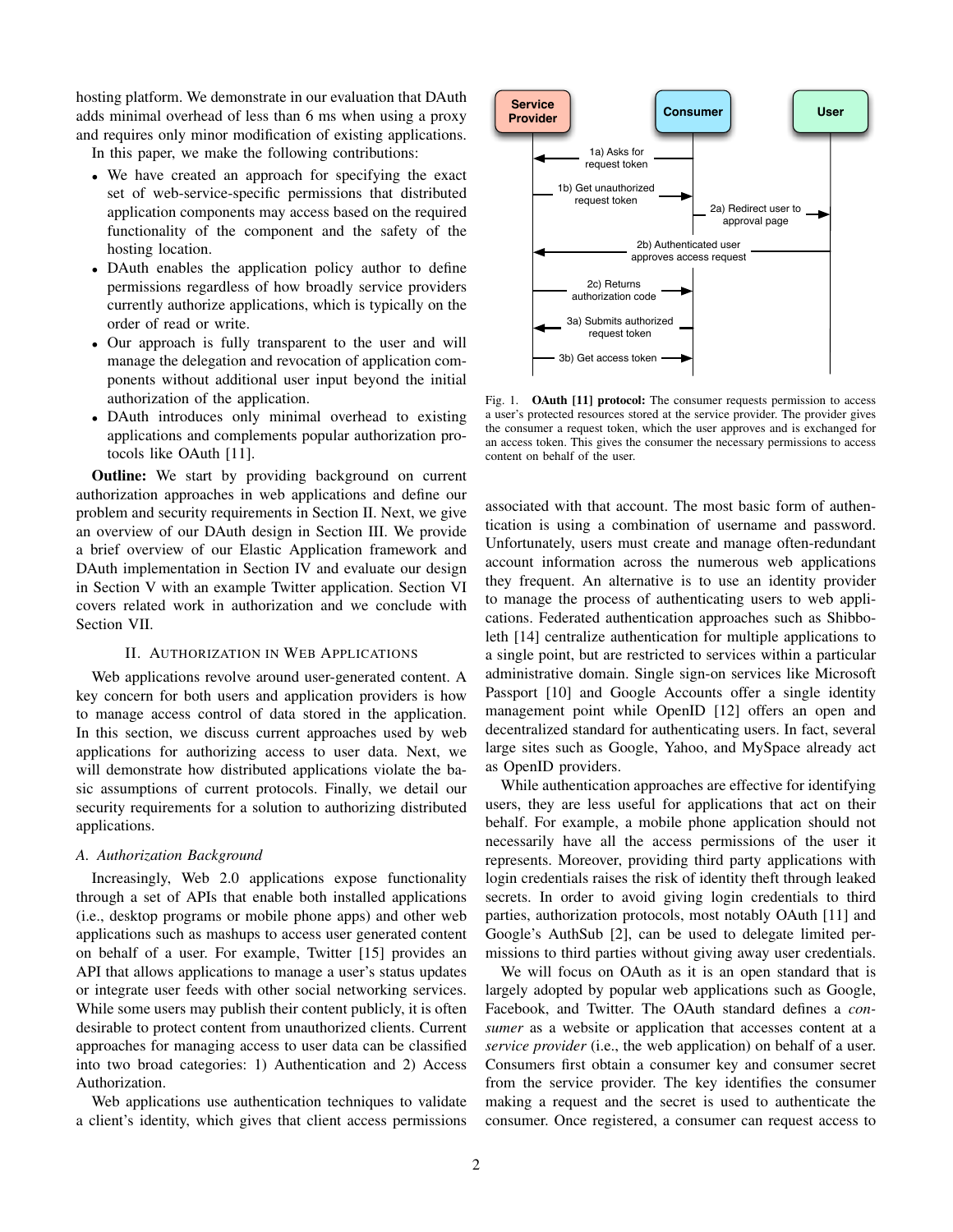a user's account by following the OAuth protocol shown in Figure 1.

The protocol involves three key steps:

- 1) The consumer obtains an unauthorized request token that describes the resources the consumer wants to access.
- 2) The consumer directs the user to a service provider authorization page where an authenticated user can approve the request. Upon approval, the consumer is given a verification code to authorize the request token.
- 3) The token is exchanged for an access token, which grants a set of access permissions for protected resources on the service provider.

When the consumer performs API calls to the service provider, it signs each HTTP request and the parameters with the consumer secret and a secret included with the Access token using one of several signature methods such as HMAC-SHA1 or RSA-SHA1. This binds the request to a specific consumer and set of access permissions. This authorization information can be encoded in the HTTP Authorization header, the body of a HTTP POST request, or as parameters in the URL. The user may later make a request to revoke the access token or the provider can optionally provide some time limit.

# *B. Problem Definition*

We expand on our threats with an example scenario and then describe the challenges distributed consumers cause for authorization protocols such as OAuth. In previous work, we developed a framework for designing applications that move heavy computation off resource constrained handheld devices onto cloud computing architectures such as Amazon's EC2 [1] and Microsoft's Azure [8]. We call applications that run in this framework, Elastic Applications [31] or EAs. These EAs are comprised of small programs, named *weblets*, which can be spawned either locally on a device or remotely on a cloud environment depending on resource constraints.

Consider the social translator EA in Figure 2. The application subscribes to a user specified social network and translates status updates from a foreign language to another language. The user can then repost the translated updates back to the social networking site. The application divides the translation and posting logic into two separate weblets so that code for polling the site for updates and translating them can be run on the cloud instead of the device.

While we trust both the application and service provider to behave correctly and not leak protected resources, weblets running in environments outside of the user's control pose a potential risk. Previous work has shown that hosting environments such as clouds [26] are susceptible to compromise [29], which may intercept network traffic, snoop memory [24], or modify file contents on disk. This can lead to theft of the weblet's access token and secrets. Hence, it is desirable for applications to limit the permissions available to components running in untrusted environments.

Unfortunately, authorization approaches such as OAuth assume the consumer is always a single entity, which gives all components using the consumer's access credentials the same



Fig. 2. An example distributed social network consumer. The application is divided into a translation weblet and a posting weblet. Status updates are read by the translator and converted to the user's language. The user then chooses which translated updates to post back on the social network for his friends.

permissions to access user data. In the case of our translation EA, both weblets will be given permission to read status updates and post new ones because the application requires both permissions to function properly. This is despite the fact each weblet needs only a subset of those permissions. Another issue is that OAuth relies on the service provider to define the permissions the consumer can request. Unfortunately, most providers only define a broad set of access rights such as complete access to data or read only. This makes it impossible for an application developer to adhere to a least-privilege policy when deploying application components. Another issue is revocation of delegated permissions. Most service providers either require the user to manually invalidate the access token or have it expire after some time. This widens the damage a stolen access credential may cause since it will persist if the user is unaware of the theft.

# *C. Solution Requirements*

In order to address these issues, we outline a series of requirements that a solution for delegating permissions should meet for distributed web application consumers.

Fine-grain assignment of permissions: An authorization mechanism must allow an application to sub-delegate the specific permissions that its components require from its full set of permissions. This means being able to select the applicationspecific API calls without granting additional unnecessary rights (i.e., read updates instead of read everything).

Automated sub-delegation and revocation: While it is expected for the user to manually authorize the consumer application, it is unreasonable to require the user to authorize each consumer component individually. A solution must be able to issue and revoke sub-delegated permissions in an automated fashion.

Policy driven delegation: An application policy should describe the amount of access granted to components. This enables application developers and users, not service providers, to specify a level of trust for each portion of the application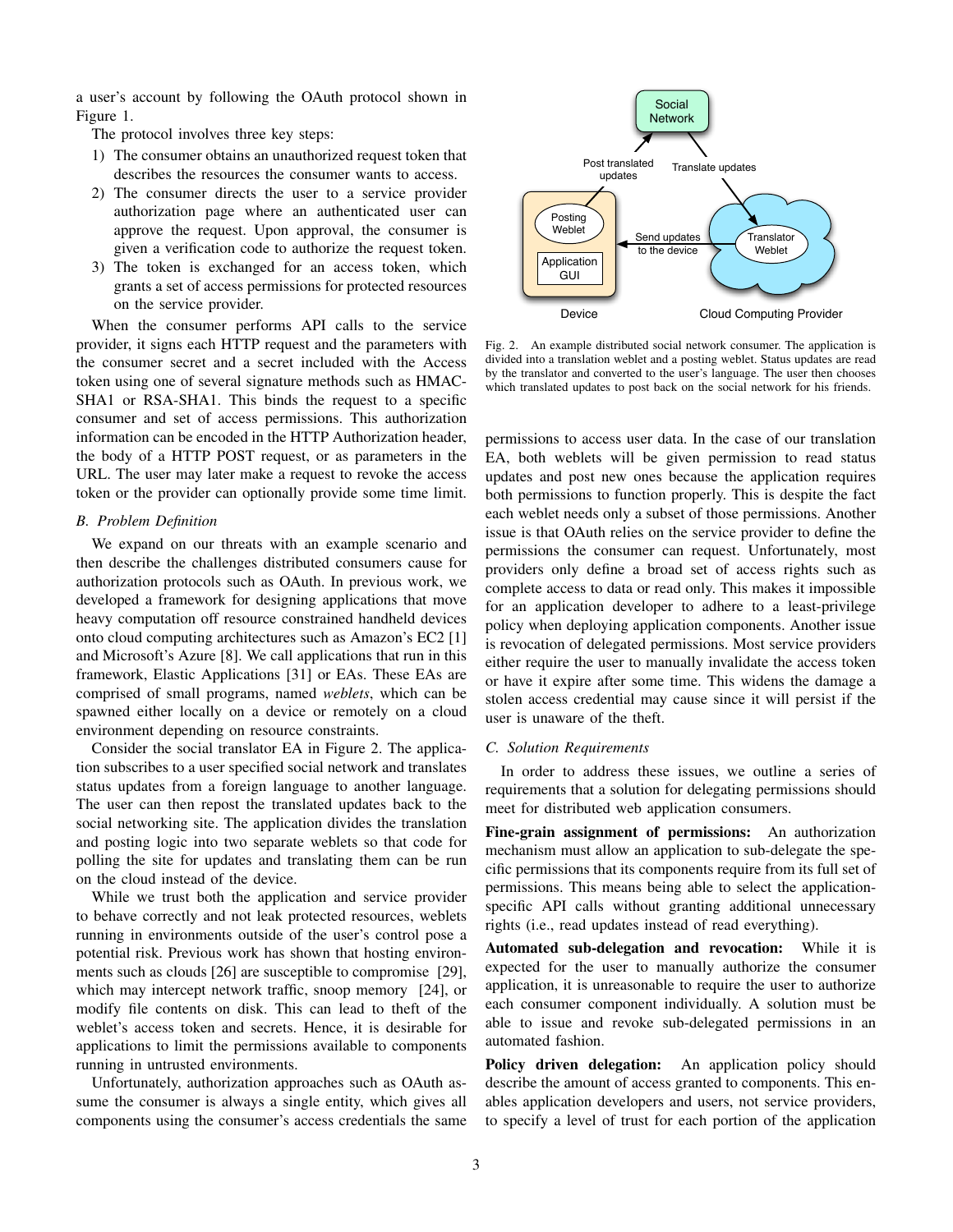and the environment in which they run. For example, a user may give components on a mobile device full permissions, but give a restricted set to code running on a public cloud.

Minimal and incremental changes to existing architectures: A new authorization approach should require only minimal changes to existing service providers.

# III. DAUTH POLICY

We now introduce DAuth, an approach for sub-delegating permissions in a distributed consumer application. DAuth is comprised of three components, 1) a *DAuth agent*, 2) a *permission policy*, and 3) the service provider *sub-token interface*. The DAuth agent runs in the consumer and transparently manages the issuing and revocation of access sub-tokens to application components. These tokens authorize the access of protected resources at the service provider. The permission policy defines the subset of rights that may be grant to components. When consumer components are executed, the DAuth agent sends a request for a sub-token to the service provider's sub- token interface with the permissions defined in the policy. Later, the agent can send a request to revoke that sub-token when the component is no longer in use.

In this section, we first explain our assumptions and threat model. Next, we describe the DAuth components are used in an authorization protocol. Finally, we discuss the permission policy and how it is defined and used.

# *A. Assumptions*

In our design, we assume the application and service provider is implemented correctly and is not malicious. We also trust the user's client such as a browser for web application consumers or for installed programs. We assume the authorization protocol is correct and do not consider attacks on the cryptography it uses. Furthermore, we trust that the hosting environment for remote components will not intentionally leak secrets or modify code. However, our threat model assumes an attacker that can intercept and modify network traffic and compromise public hosting environments like clouds to steal secrets, snoop memory, or modify disk contents of the host.

## *B. Protocol*

Recall from Section II-A, the OAuth protocol gives the consumer an access token to interact with protected resources on the service provider on behalf of the user. The DAuth protocol augments this process so the application can request subtokens with a subset of access token's permissions. Figure 3 describes the DAuth protocol among the user, service provider and the application components.

In the first phase, the consumer obtains an unauthorized request token for the consumer application as normal. The user is then redirected by the consumer to the service provider's approval page. If the user approves the request, the consumer is issued an access token, which we refer to a master token. The master token authorizes the consumer with a set of permissions,  $M = \langle p_0, p_1, \dots, p_n \rangle$ , where p is an authorized operation.



Fig. 3. DAuth Protocol: The DAuth protocol begins the same as OAuth with the DAuth agent obtaining the access token from the service provider. Instead of giving this token to the consumer components, the agent registers Subtokens with specific access permissions for each component. The agent later revokes the Sub-token when it is no longer needed. Here, white arrowheads represent a response by the recipient of the message.

In phase two, the application initiates its components. For each component  $c$  running in location  $l$ , the DAuth agent uses the policy  $P$  to obtain the subset of permissions the component may have,  $s_c$ , where  $s_c \subseteq M$ . The policy is described further in Section III-C. Next, the agent sends a request to the service provider for a sub-token with permissions  $s_c$ . The service provider generates a new sub-token, stores it in association with the consumer's account, and returns the token to the agent. The sub-token is then passed to  $c$ , which uses it in place of an access token to access user resources on the service provider. This phase is repeated for each newly created  $c$ during the lifetime of the consumer or until the master token is revoked.

The protocol enters phase three when a component  $c$  finishes and is no longer needed. First, the DAuth agent sends a revocation request to the service provider for c's sub-token. The provider then deletes the sub-token from the consumer's account and responds with an acknowledgment. From then on,  $c$  can no longer access user data with permissions  $s_c$ . Note that if the master token is revoked by the user, by extension all sub-tokens are also revoked.

# *C. Permission Policy*

The application permission policy defines the rights each application component may be delegated. The policy enables the application developer and user to express the required permissions for each component and limit permissions that can be delegated for specific environments. The granularity of permissions the policy can express is limited to the operations the components can perform. Since many web services expose APIs through a RESTful interface [25], access operations can be identified by a URL. Policies can be more broadly defined by the type of HTTP request performed (i.e., GET, PUT, POST, DELETE), which many web services already use to classify write (POST) versus read (GET) operations.

Our policy design is motivated by the need to: (1) define the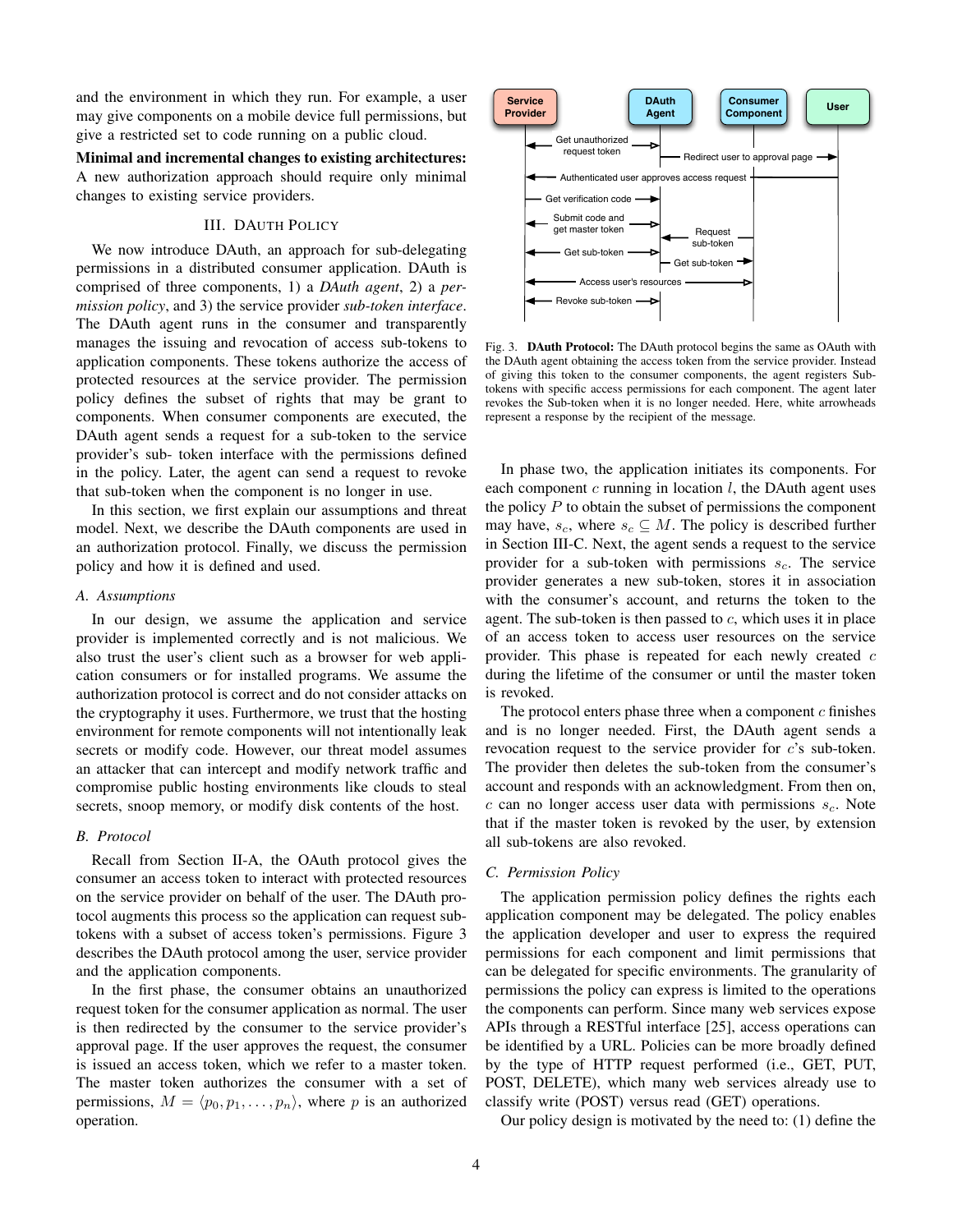

Fig. 4. Elastic Application [30] infrastructure: The Cloud Elasticity Service (CES) and Device Elasticity Manager (DEM) cooperate to start, stop, and manage EA components on the device and cloud. The EA is made up of a UI running in the device, which accesses weblets running in weblet containers.

set of necessary and desired functions a component can perform and (2) limit what functions are performed in untrusted environments. To do this, we created our policy to specify for each component  $c$ , the set of permissions,  $f_c$ , needed for complete component functionality. Optionally, the policy author may also specify,  $r_c$ , the set of required permissions c needs at a minimum in order to run, where  $r_c \subseteq f_c$ . Conceptually, one can imagine a program that requires read access to user data to function at all, but additional features would be enabled if write access is give as well. Each location, l, has a set of permissions  $a_l$  that are allowed to be delegated while running in that location. When the DAuth agent needs to assign a sub-token to a component, it obtains  $s_c = f_c \cap a_l$ . If  $r_c \subseteq s_c$  and  $s_c \subseteq M$ , the agent can request a sub-token for that subset of permissions. For components whose  $r_c \nsubseteq s_c$ , either a new location must be selected for the component or it is denied a sub-token and will not have access to the user's resources. Users can also configure the DAuth agent to attempt to launch components at locations that allow all or portion of the optional permission in  $f_c$  beyond those in  $r_c$ .

Since web application consumers come in two forms (installed application and web application), we envision two use cases for designing and verifying the policy. For installed application consumers, the user can inspect the application's permission policy file locally for approval and make any changes they wish like restricting the permission set for specific locations. For web application consumers, the consumer should present the policy to the user for inspection and modification before the consumer is authorized to access the user's resources.

# IV. DAUTH ARCHITECTURE

We evaluated our DAuth design by implementing it within an experimental application SDK for building distributed applications, called Elastic Application (EA). These applications are comprised of various autonomous components called weblets, which are intelligently deployed on the device and cloud hosting platforms based on objectives such as minimizing power usage or maximizing performance. We chose to implement DAuth within the service that manages the deployment of weblets because it acts as a reference monitor for authorizing

weblet permissions. In this section, we first give an overview of the Elastic Application infrastructure and then describe our DAuth implementation.

## *A. Elastic Application Overview*

In order to better understand our implementation, we give a brief description of the Elastic Application framework. While the full details are unnecessary for this discussion, they can be found in our previous work [30]. An EA is a UI component and one or more weblets packaged along with a manifest, which includes signed hashes of the package contents and other configuration information. Weblets are self-contained functional components that communicate to each other using HTTP(S). Weblets are executed in an application VM (such as Java or a Python interpreter), called a weblet container. At launch-time, the UI is instantiated for the user. As functionality is requested, weblets are spawned by the EA infrastructure to perform processing. As process demand increases or resources become limited, the weblets can be transitioned to a remote cloud platform.

Figure 4 shows an overview of the EA framework. An EA is supported by two key components, the *Device Elasticity Manager* (DEM) and the *Cloud Elasticity Service* (CES), both of which manage the EA component execution and migration between device and cloud platforms. The DEM consists of a set of services that runs locally on a consumer device, such as a mobile phone, and is responsible for configuring applications at launch time, making configuration changes during run-time, and launching or transitioning weblets to a cloud platform. The CES resides on a cloud and is used by the DEM to manage weblets and resources on the underlying platform.

We have developed an SDK to help developer write programs that leverage the infrastructure. We also developed a set of example applications for smart phone systems (Android and Windows Mobile) and Amazon EC2 for the cloud component. For example, an EA could leverage cloud resources to perform image processing, which is too computationally demanding for typical phones. Another possible application could send snapshots from a phone's camera to weblets on a cloud to perform image recognition. The resulting pixel locations of the object are returned to the device's tracking weblet, which performs motion tracking of those points and renders an informative message on top of the object.

#### *B. DAuth for Elastic Applications*

Our DAuth implementation consists of three parts as illustrated in Figure 5. The first is the *Sub-token Delegation Service* (SDS) that is integrated into the DEM on the client device. The SDS acts as the DAuth agent and exposes an interface for EAs to register OAuth access tokens and for creating, registering, and revoking sub- tokens at a target service provider on behalf of the application. Adding the SDS to the DEM required about 50 extra lines of code. At install time, the EA registers their manifest containing the service provider's REST API and the EAs permission policy. We implemented the permission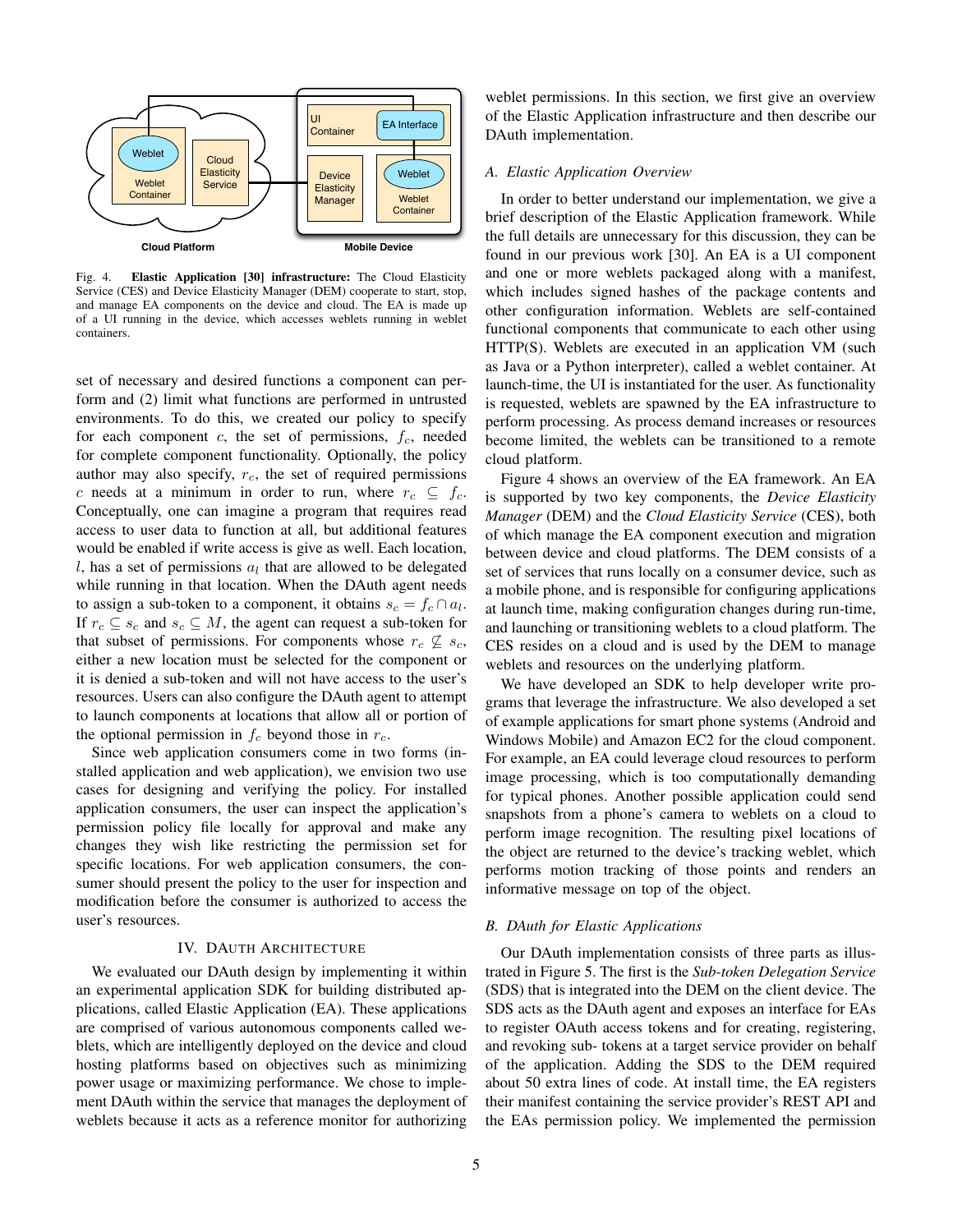policy as an XML document and give an example of one in Section V-A.

Next, we extended the standard OAuth protocol with two API calls. The first, /register\_subtoken, is an authorized call that takes a freshly generated sub-token (OAuth access token) and set of access permissions (list of service provider URLs) the token is authorized to use. Upon receiving the call, the service provider associates the sub-token with the consumer's access token authorized by a particular user and returns an identifier to the sub-token. The second call, /revoke\_subtoken, takes the sub-token identifier and deletes it from the set of sub-tokens for that consumer's access token.

The last component we implemented is a DAuth proxy. The proxy is a small HTTP server (about 500 lines of Python) in the CES that sits between the service provider and the consumer, in order to implement the DAuth sub-token interface. This component is necessary for service providers that do not support DAuth. Instead of interacting with the service provider, the SDS communicates with the proxy via HTTPS for all Sub-token management and stores a copy of the master token on the proxy. We modified each weblet container to access the proxy instead of the service provider's domain. The proxy intercepts all requests and inspects the authorization header of the request. Specifically, the sub-token and API call are compared to the set of permissions for that token in its list of registered tokens. If the sub-token is authorized, the proxy replaces the token in the header with the master token (OAuth access token) and resigns the request. Otherwise, the request is passed along as normal, which will be rejected by the service provider. This allows the provider to return an error message regarding a failed authorization attempt directly to the weblet.

## *C. SDS Protocol*

We now describe each step in our DAuth protocol implemented in Figure 5. 1) The user first authorizes the consumer application using the standard OAuth protocol described earlier in Section II-A. As a result, the application is returned an OAuth access token. 2) The application UI then registers the master token with the SDS, which resides within the DEM's set of services. In our implementation, we created the SDS as a set of XMLRPC calls the EA can perform on the DEM. In addition to the access token, the DEM possesses a definition of the service provider's API calls and the application's consumer key and secret. Since the EA framework requires applications to be installed before use, we designed the DEM to store this information at EA install time. Next, 3) the SDS registers the access token with the DAuth proxy.

During the course of the application's use, the DEM will be instructed to launch a weblet. In order to authorize the weblet, the SDS references the policy to determine the set of API calls the weblet may perform and then generates a Subtoken by taking the SHA-1 sum of a random nonce. It then 4) registers the Sub-token and the allowed API URLs at the proxy.



Fig. 5. Implementation and authorization protocol for DAuth in an Elastic Application framework. After obtaining the OAuth access token, the SDS registers it with the DAuth proxy. Later, the SDS generates and registers Subtokens for new weblets, which allow the weblets to access resources on the provider. The SDS revokes the Sub-token when access is no longer necessary.

For weblets that run on a remote host, the 5) DEM contacts the CES to spawn a weblet with the newly generated Subtoken. The Sub-token is included with this call to the CES, which is encrypted using HTTPS. For weblets running on the cloud, 6) the weblet accesses protected resources at the service provider via the DAuth proxy. When the proxy receives the request, it first examines the Sub-token used and the associated API calls registered for it. If the Sub-token grants the weblet access, the proxy replaces the Sub-token used in the Authorization headers of the HTTP request with valid credentials. This means using the access token and resigning the request with it. For weblets that are running on the device instead of the cloud, the DEM acts as the proxy.

Finally, when the SDS is required to revoke a Sub-token, 7) the proxy is contacted and told to delete the Sub-token. This revocation can occur for several reasons. The first, is when the application is shutdown. The second is when a specific weblet is shutdown. This may occur when the functionality of the weblet is no longer needed.

#### V. EVALUATION

We evaluated our system by developing a Twitter monitor EA. The application monitors a user's Twitter account and sends status updates to the user's device when new updates are posted by people they are following. We divided the EA into a monitoring weblet that runs on a cloud platform and a posting weblet on the device that lets the user reply or repost updates retrieved by the monitor weblet. First, we will describe the EA and examine the overhead on performance and additional coding that was required to support DAuth. Then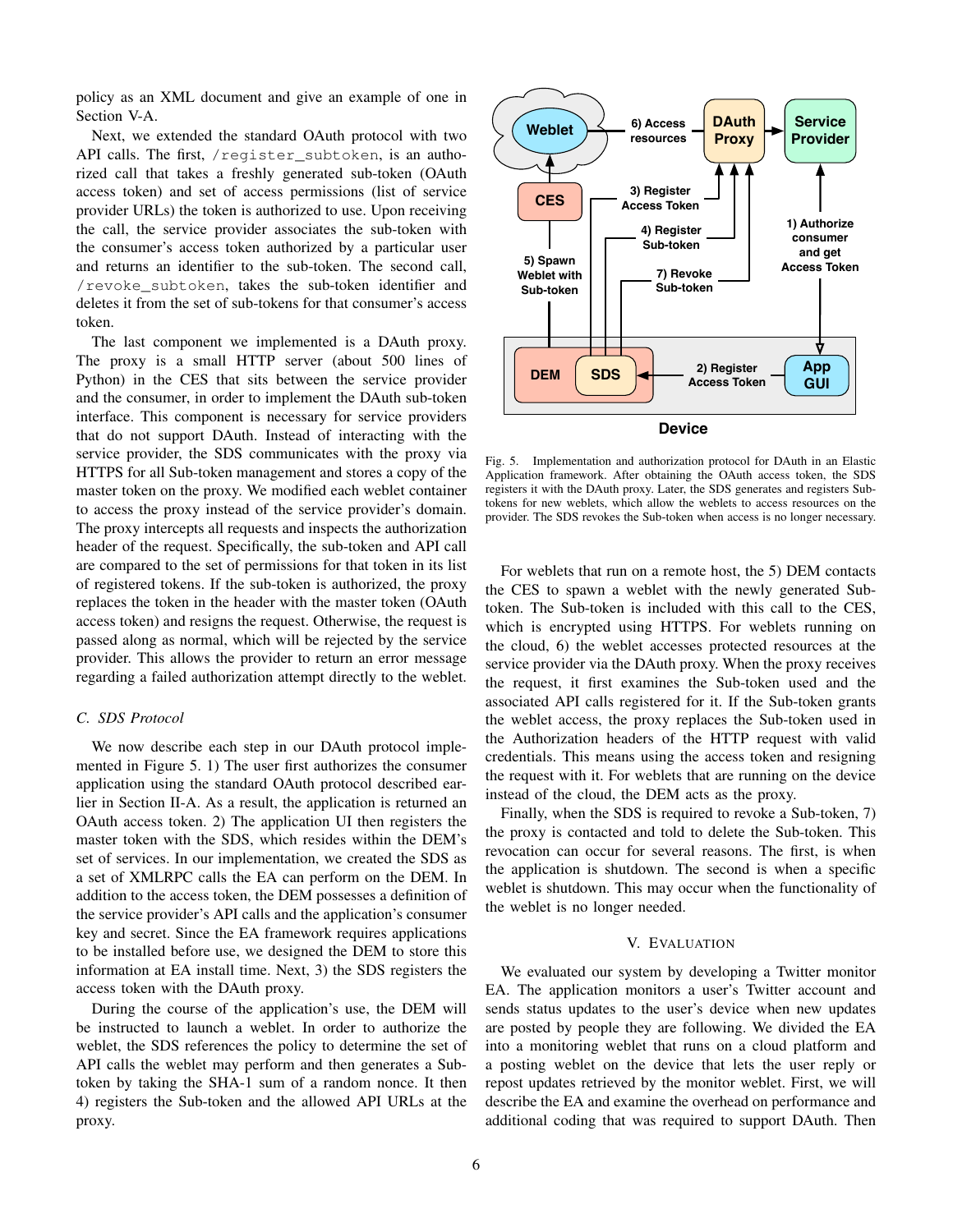we analyze how effective DAuth is at handling sub-delegation of permissions.

For ease of development, we created both the DEM and CES as python XML-RPC servers, which communicate via HTTPS. Our DEM was deployed on a netbook with 1GB RAM and a 1.6GHz Intel Atom CPU and the CES was on an Amazon EC2 AMI. Both systems ran Ubuntu Server 9.04.

# *A. Twitter EA*

As described in Section IV-A, an EA contains a UI, weblets, and a manifest. Our Twitter EA is comprised of two weblets and a GUI written in Python and using wxWidgets for the interface. The first weblet is the monitor, which constantly polls a user's Twitter account for new content and sends the results to the application's UI. The monitor is intended to run on the cloud where network access and power consumption is not an issue compared to a mobile device. The second weblet is the poster, which allows the user to post new updates or responses to updates the monitor detects. For all weblets, we hard code the EA's consumer key and secret.

For the EA package's manifest, we created an XML document. Figure 6 is a portion of the manifest showing the relevant permission information. We note the DAuth policy could be implemented within a more sophisticated policy framework like XACML [3]. However, we chose to build a more simple and tailored approach that avoids the overhead of a large enforcement engine. For each weblet, a location and permissions tag is present. The location tag specifies the desired or required (indicated by the required attribute) location where the weblet should run. The permissions set contains application specific permission tags. The required attribute defines what permissions must be given to the weblet if it is to function at all. Twitter defines API calls similarly using POST requests as writes and GET requests as reads. We took a similar approach and divided the permissions into two broad categories: 1) READ and 2) WRITE. Since our monitor weblet only requires permission to read status updates, we only assign read permissions with the <twitter:permission type="READ"/> tag. By contrast, the poster weblet needs only write permissions, but may optionally have read as well.

We first designed the application to use OAuth as normal. We found the average time it took the monitor to read the user's Twitter timeline to be approximately 439 ms. We then converted the EA to support DAuth, which took roughly 25 lines of code. This added about 5.23 ms (1.19%) to the request time with only 1.76 ms due to processing at the proxy. Thus, DAuth proxy only added only minimal overhead to the EA, mostly due to network delay.

#### *B. Security Analysis*

We now analyze the how access to user resources is protected by DAuth in our example Twitter EA. As stated in Section III-A, we do not consider attacks on the device itself or preventing malicious applications from intentionally leaking credentials. We also trust the EA framework, the DAuth proxy, and the Twitter to be bug free and correct. Finally, we focus

```
<?xml version="1.0" encoding="utf-8"?>
<manifest xmlns:ea="http://example.com/elasticApp"
xmlns:twitter="http://ea.twitter.com/">
    <ea:application name="elasticTwitter">
         ...
        <ea:weblet name="Monitor">
             <ea:location required="false">
                 Cloud
             </ea:location>
             <ea:permissions required="true">
                 <twitter:permission type="READ"/>
             </ea:permissions>
        </ea:weblet>
        <ea:weblet name="Poster">
             <ea:permissions required="true">
                 <twitter:permission type="WRITE"/>
             </ea:permissions>
             <ea:permissions required="false">
                 <twitter:permission type="READ"/>
            </ea:permissions>
        </ea:weblet>
         ...
    </ea:application>
</manifest>
```
Fig. 6. Manifest for Twitter EA

on an attacker that can intercept and modify network traffic and compromise the public cloud that hosts remote weblets.

In the normal EA framework, both the monitor and poster weblets would be required to use the EA's access token for all API calls to Twitter. As a result, the monitor weblet would be given permission to use both read and write calls. Given our threat model, an attacker can compromise the monitor's hosting environment and steal the access token and Consumer Secret. This would let the attacker gain both read and write access to the user's account until the user revokes the access token. Revoking the access token would require the user to reauthorize the entire application.

In our DAuth enabled system, the monitor would only have access to the Sub-token associated with read permissions. Theft of the Sub-token would only allow the attacker to perform read operations through the DAuth proxy assuming Twitter does not implement the DAuth interface directly. To reduce the window of access the Sub-token provides the attacker, the DEM can shutdown the monitor weblet and restart it periodically with a fresh Sub-token after revoking the old one. This invalidates the potentially stolen Sub-token without requiring the user to reauthorize the application. While DAuth cannot prevent the theft under our attack model, it does limit the permission of weblets running in vulnerable environments to the set defined in the EA's manifest. This enables policy authors to create more conservative permission policies that minimize the number of sensitive operations performed on untrusted hosts.

#### VI. RELATED WORK

Today's web applications divide code into server-side and client-side portions. Typically, the server-side portion of the code contains the most security critical parts because the client-side runs in an entirely untrusted environment. Malware or malicious users can modify the code and subvert the code's behavior. Previous work on preventing unauthorized data leakage in web applications have focused primarily on